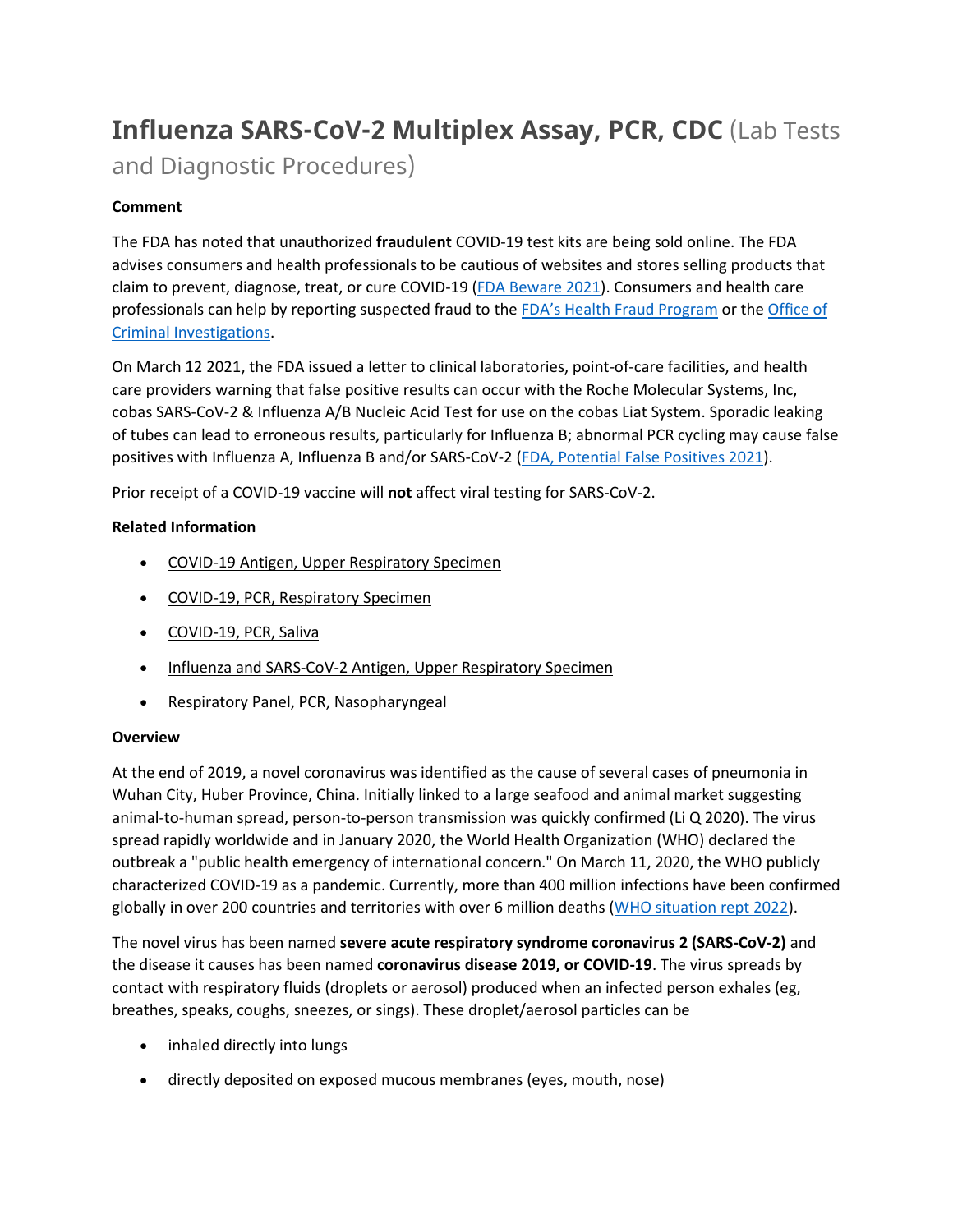• transferred to mucous membranes by hands contaminated with virus-containing respiratory fluids or by indirectly touching surfaces with virus on them [\(CDC SARS-CoV-2 Transmission 2021\)](https://www.cdc.gov/coronavirus/2019-ncov/science/science-briefs/sars-cov-2-transmission.html)

COVID-19 symptoms typically appear within 2 to 14 days (median of 5 days) of exposure and include **fever, chills, fatigue, cough, shortness of breath, myalgia, recent loss of taste or smell, vomiting or diarrhea, and/or sore throat**. Sickness ranges from a mild respiratory illness to severe disease including respiratory failure, septic shock, or other organ failure. Most fatalities have occurred in patients with underlying comorbidities, with overall global fatalities around 2 to 3 percent [\(WHO](https://www.who.int/emergencies/diseases/novel-coronavirus-2019/situation-reports)  [situation rept 2021\)](https://www.who.int/emergencies/diseases/novel-coronavirus-2019/situation-reports). The CDC currently estimates that about 30% of COVID-19 infections are asymptomatic, and 50% of transmission occurs prior to symptom onset [\(CDC Pandemic Planning 2021\)](https://www.cdc.gov/coronavirus/2019-ncov/hcp/planning-scenarios.html).

Nucleic acid amplification polymerase chain reaction testing has become the current gold standard method for diagnosis of SARS-CoV-2 infection (see [COVID-19, Respiratory Specimen\)](https://online.lexi.com/lco/action/search/globalid/869331), and because COVID-19 symptoms can be similar to influenza and other respiratory infections caused by various pathogens, several panels have been developed for qualitative differentiation of nucleic acid from multiple organisms. In preparation for flu season, the CDC developed a nucleic acid amplification test for the simultaneous detection and differentiation of SARS-CoV-2 and Influenza A/B in both upper and lower respiratory specimens. Several other nucleic acid amplification assays have received EUAs for SARS-CoV-2 and Influenza A/B detection/differentiation in nasopharyngeal and nasal specimens.

The FDA has also issued EUAs for COVID-19 and influenza (multianalyte) nasal swab home collection kits. These kits are available for individuals suspected of respiratory viral infection consistent with COVID-19 when home collection is determined to be appropriate by a health care provider. Specimens must be shipped to an approved laboratory for testing [\(FDA Exact Sciences 2021;](https://www.fda.gov/media/150558/download) [FDA Quest Diagnostics 2020\)](https://www.fda.gov/media/144180/download).

#### **Use/Indications**

Aid in the diagnosis of infection with SARS-CoV-2, Influenza A, and/or Influenza B; the detection of organism-specific viral RNA also provides epidemiological and surveillance information.

#### **Test Includes**

Rapid qualitative detection, differentiation, and identification of nucleic acid from SARS-CoV-2, influenza A and/or influenza B in upper and lower respiratory specimens

#### **Specimen**

## **Upper Respiratory Tract Specimen**

For initial COVID-19 testing, the CDC recommends collecting an upper respiratory specimen. This includes [\(CDC, Interim Guidelines 2021\)](https://www.cdc.gov/coronavirus/2019-nCoV/lab/guidelines-clinical-specimens.html):

- Nasopharyngeal (NP) specimen collected by a trained health care professional. **Or**
- Oropharyngeal (OP) specimen collected by a trained health care professional. **Or**
- Nasal mid-turbine (NMT) specimen collected by a trained health care professional or by a supervised or unsupervised onsite self-collection (using flocked tapered swab), or self-collected at home following kit instructions. Both nares should be swabbed. **Or**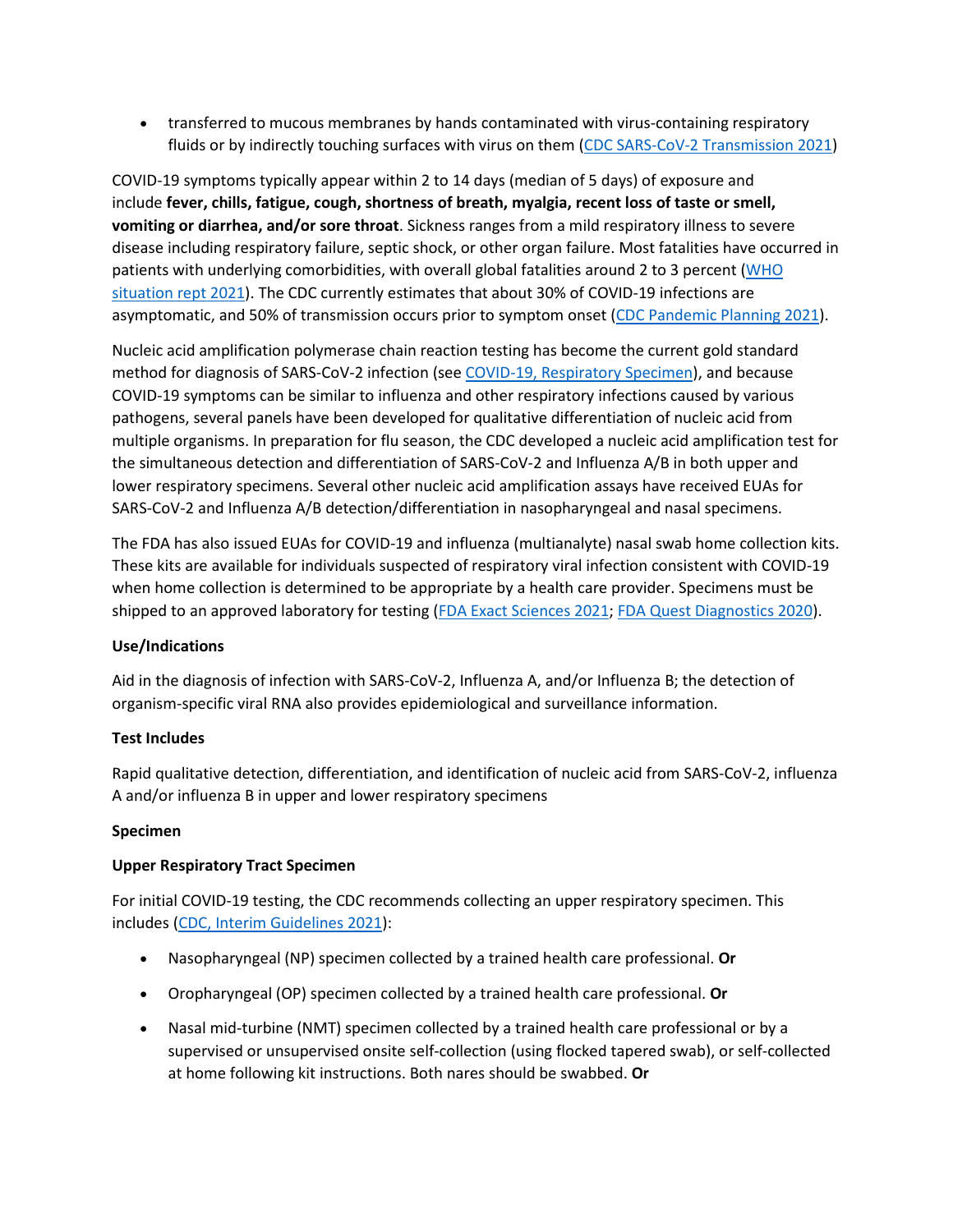- Anterior nares (nasal swab; NS) specimen collected by a trained health care professional, or by a supervised or unsupervised onsite self-collection (using a flocked or spun polyester swab), or self-collected at home following kit instructions. Both nares should be swabbed using the same swab. **Or**
- Nasopharyngeal wash/aspirate or nasal wash/aspirate (NW) specimen collected by health care professional. **Or**

#### **Lower Respiratory Tract Specimen**

- Bronchoalveolar lavage (BAL), tracheal aspirate, pleural fluid, lung biopsy
- Sputum for patients who develop a productive cough; induction of sputum is **not** recommended.

### **Container(s)**

- Confer with testing laboratory for proper specimen container and collection.
- Lower respiratory specimen: Sterile, screw-cap plastic container
- Nasal mid-turbinate (NMT) specimen: Flocked tapered swab
- Nasal swab or anterior nares (NS) specimen: Flocked or spun polyester swab
- Nasopharyngeal or oropharyngeal specimen: Use only synthetic fiber swab with plastic or wire shaft. Do not use calcium alginate swab or cotton swab with wooden shaft.
- Nasopharyngeal wash/aspirate or nasal wash/aspirate specimen: Sterile viral transport media tube

#### **Volume / Minimum Volume**

- 1 NP swab or 1 OP swab or 1 NS swab or 1 NMT swab
- Fluids: 2-3 mL

#### **Collection**

Prior to specimen collection, patient identity should be confirmed using two independent identifiers; use of a patient identification arm band or similar system is recommended. Specimen label(s) should include the two independent identifiers and the date of collection. There should be a method to identify the individual collecting the specimen. The specimen container(s) should be labeled in the presence of the patient after specimen is collected. Container(s) should **not** be prelabeled. Use computer-generated label(s), if available, to avoid transcription errors.

Specimen should be collected by trained health care professional using proper infection control techniques and wearing personal protective equipment, including an N95 respirator (or facemask if respirator is not available), eye protection, gloves, and a gown.

#### **Upper Respiratory Tract Specimen**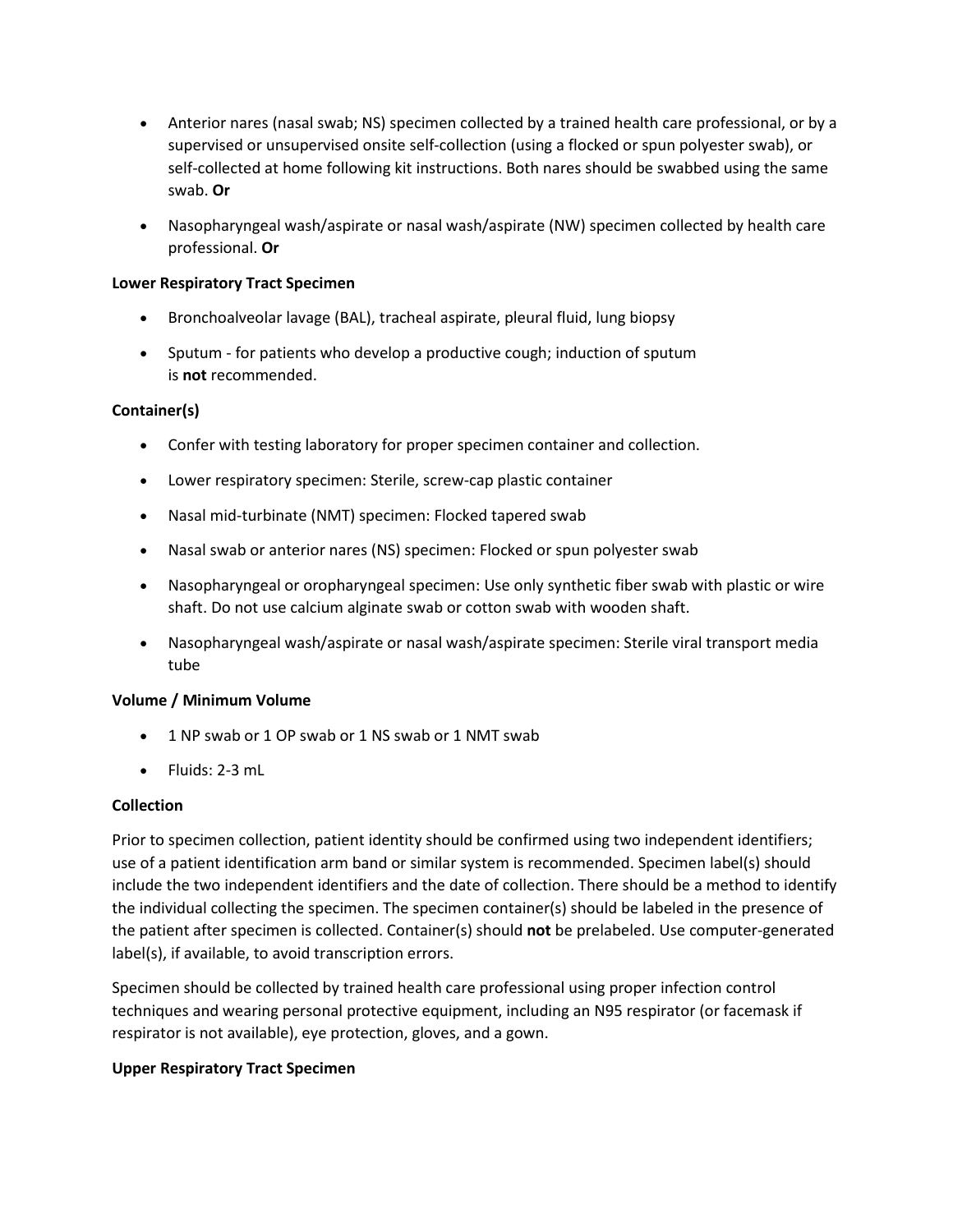• **NP swab:** Insert a minitip swab with flexible (wire or plastic) shaft through the nostril parallel to the palate (not upwards) until resistance is detected or the distance is equivalent to that from the ear to the nostril of the patient, indicating contact with the nasopharynx. Swab should reach depth equal to distance from nostrils to outer opening of the ear. Gently rub and roll swab. Leave swab in place for several seconds to absorb secretions. Slowly remove swab while rotating it. Specimens can be collected from both sides using the same swab, but it is not necessary to collect from both sides if the minitip is saturated with fluid from the first collection. If a deviated septum or blockage create difficulty in obtaining the specimen from one nostril, use the same swab to obtain the specimen from the other nostril. Place swab immediately into sterile tubes containing 2 to 3 mL of viral transport media (VTM), Amies transport medium, or sterile saline. If both are collected, NP and OP specimens should be placed in the same vial at collection site. See [CDC Nasopharyngeal Specimen Collection Steps.](https://www.cdc.gov/coronavirus/2019-ncov/downloads/lab/NP_Specimen_Collection_Infographic_FINAL_508.pdf)



#### CDC Interim Guidelines 2021

- **OP (throat) swab:** Avoiding the tongue, teeth, and gums, insert swab into the posterior of pharynx and tonsillar areas. Rub swab over both tonsillar pillars and posterior oropharynx. Place swab immediately into sterile tubes containing 2 to 3 mL of viral transport media (VTM), Amies transport medium, or sterile saline. If both are collected, NP and OP specimens should be placed in the same vial at collection site.
- **NMT swab (deep nasal swab):** Use a flocked tapered swab. Tilt patient's head back 70 degrees. While gently rotating, insert swab less than one inch (about 2 cm) into nostril (until resistance is met at turbinates). Rotate the swab several times against nasal wall and repeat in other nostril using the same swab. Place swab immediately into sterile tubes containing 2 to 3 mL of viral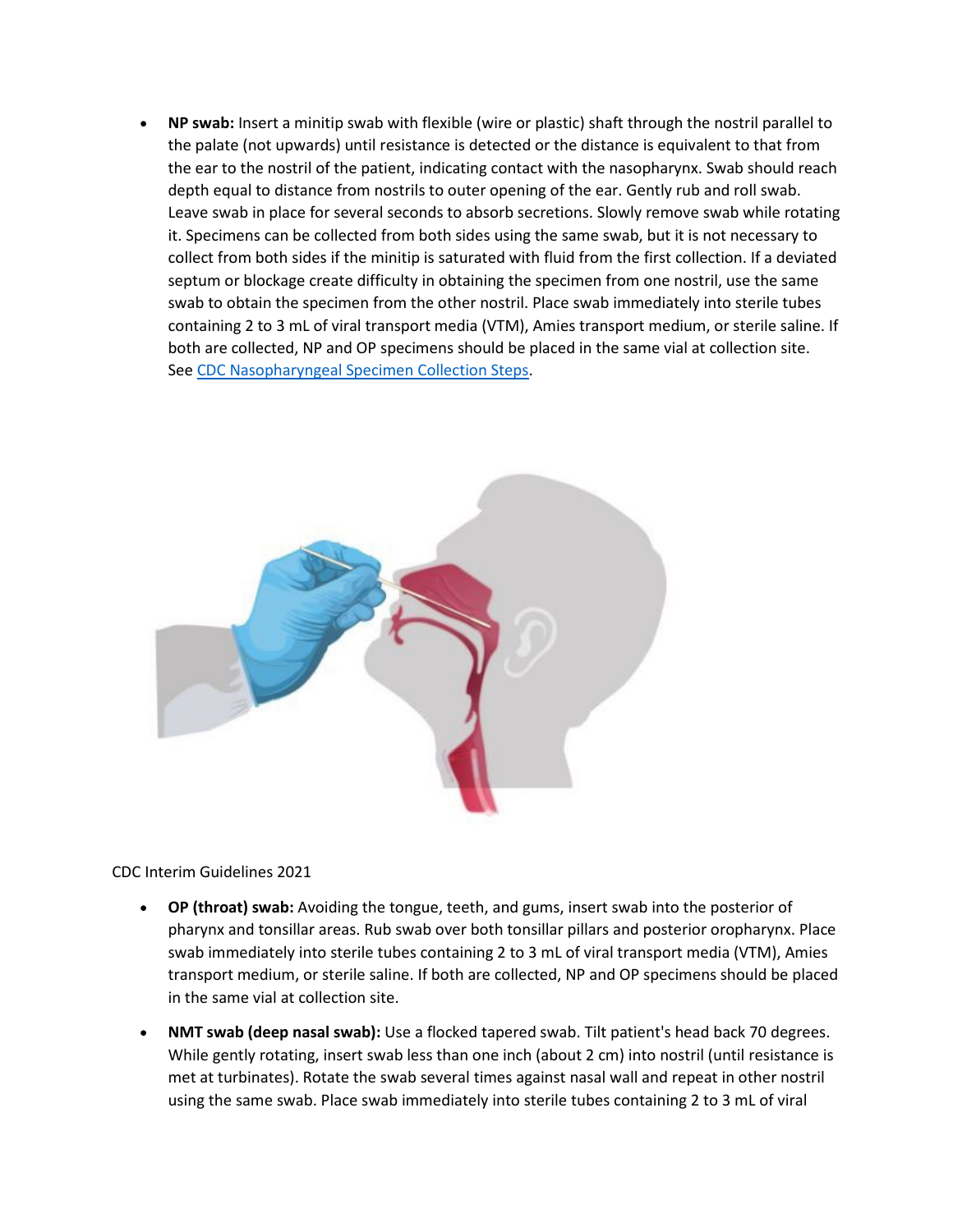transport media (VTM), Amies transport medium, or sterile saline. See [CDC Nasal Mid-turbinate](https://www.cdc.gov/coronavirus/2019-ncov/downloads/lab/NMT_Specimen_Collection_Infographic_FINAL_508.pdf)  [Specimen Collection Steps.](https://www.cdc.gov/coronavirus/2019-ncov/downloads/lab/NMT_Specimen_Collection_Infographic_FINAL_508.pdf)

- **NS (anterior nares):** Using a flocked or spun polyester swab, insert the tip of swab 0.5 to 0.75 inch (1 to 1.5 cm) inside the nostril (naris) and firmly sample the nasal membrane by rotating the swab in a circular path against the nasal wall at least 4 times. Take approximately 15 seconds to collect the sample. Be sure to collect any nasal drainage that may be present on the swab. Sample both nostrils with same swab. Follow manufacturers instructions for swab storage and processing. See [CDC How to collect Your Anterior Nasal Swab Sample for COVID-19 Testing.](https://www.cdc.gov/coronavirus/2019-ncov/downloads/community/COVID-19-anterior-self-swab-testing-center.pdf)
- **NP wash/aspirate or nasal wash/aspirate (NW):** Sterile collection by health care provider. Attach catheter to suction apparatus. Have the patient sit with head tilted slightly backward. Instill 1 to 1.5 mL of nonbacteriostatic saline (pH 7.0) into one nostril. Insert the tubing into the nostril parallel to the palate (not upwards). Catheter should reach depth equal to distance from nostrils to outer opening of ear. Begin gentle suction/aspiration and remove catheter while rotating it gently. Place specimen in a sterile viral transport media tube.

#### **Lower Respiratory Tract Specimen**

- **BAL, tracheal aspirate, pleural fluid, lung biopsy:** Sterile collection by health care provider. Collect 2 to 3 mL into sterile, leakproof, screw-cap container. Note, collection of lower respiratory specimen other than sputum may be limited to patients presenting with more severe disease (admitted to hospital and/or fatal cases).
- **Sputum:** Patient should be educated on difference between sputum and saliva. Patient should rinse mouth with water then expectorate deep cough sputum directly into sterile, leakproof screw-cap container. **Note:** Sputum induction is **not** recommended.

See [CDC Influenza Specimen Collection instructions.](https://www.cdc.gov/flu/pdf/professionals/flu-specimen-collection-poster.pdf)

For more information see: [Interim Guidelines for Collecting and Handling of Clinical Specimens for](https://www.cdc.gov/coronavirus/2019-ncov/lab/guidelines-clinical-specimens.html?CDC_AA_refVal=https%3A%2F%2Fwww.cdc.gov%2Fcoronavirus%2F2019-ncov%2Fguidelines-clinical-specimens.html)  [COVID-19 Testing.](https://www.cdc.gov/coronavirus/2019-ncov/lab/guidelines-clinical-specimens.html?CDC_AA_refVal=https%3A%2F%2Fwww.cdc.gov%2Fcoronavirus%2F2019-ncov%2Fguidelines-clinical-specimens.html)

See [Guidelines for submitting specimens to CDC](https://www.cdc.gov/coronavirus/2019-ncov/downloads/COVID-19-Specimen-Submission-Guidance.pdf) for laboratory testing for SARS-CoV-2.

#### **Processing and Storage**

- For all specimens: Refrigerate at 2°C to 8°C and ship overnight on ice pack to CDC (or qualified laboratory). Specimens are stable 72 hours.
- For longer storage, freeze specimen(s) at -70°C.
- For state, local, or reference laboratories, follow specific shipping guidelines.

#### **Methodology**

Real time Reverse Transcriptase-Polymerase Chain Reaction (rRT-PCR)

#### **Normal Values/Findings**

Negative or not detected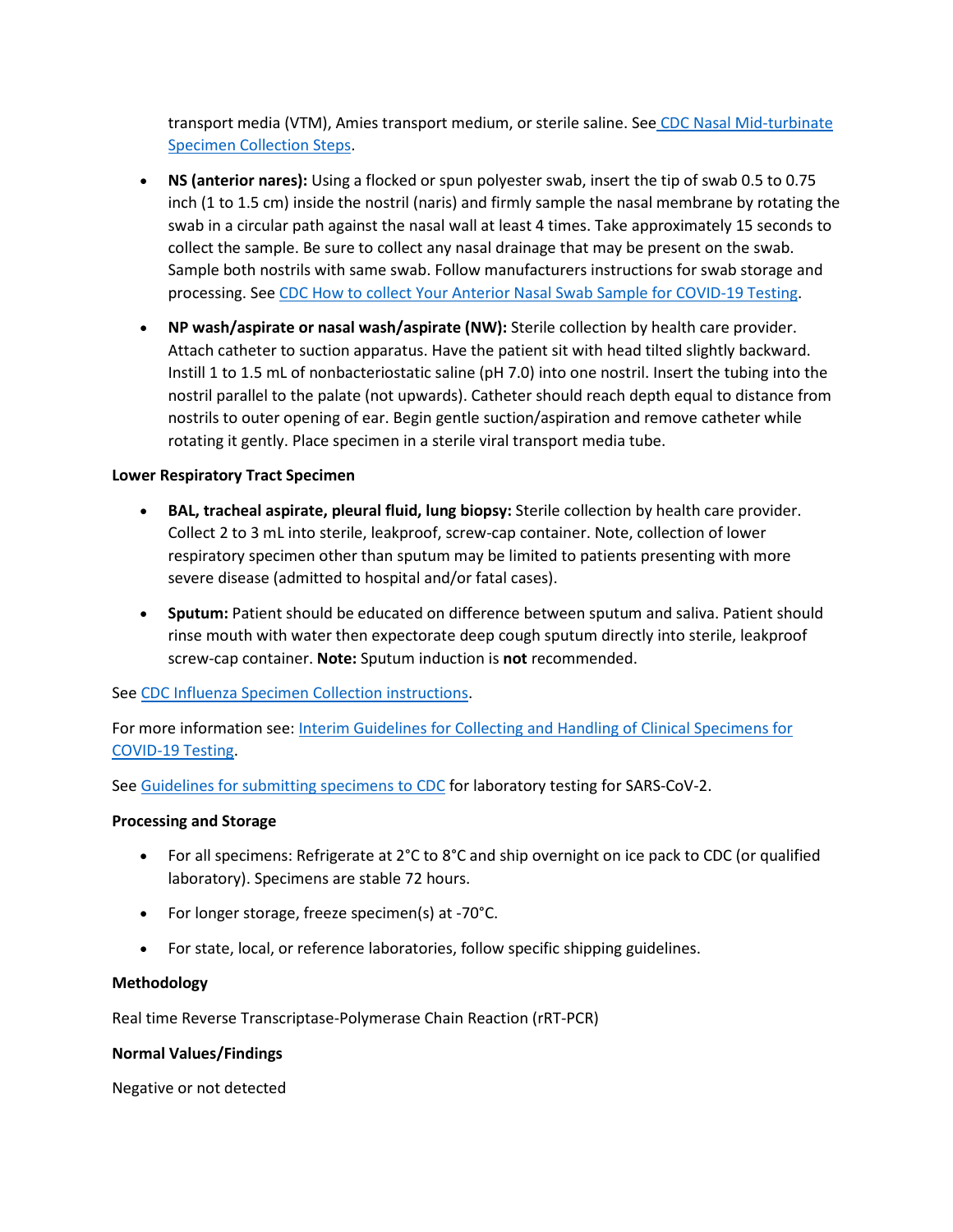Positive results are indicative of active infection

All positive SARS-CoV-2 results must be reported to local/state health departments.

#### **Interpretative Information**

| Influenza A<br><b>Result</b> | Influenza B<br><b>Result</b> | <b>SARS-CoV-2</b><br><b>Result</b> | Interpretation                                               |
|------------------------------|------------------------------|------------------------------------|--------------------------------------------------------------|
| ∣∓                           |                              |                                    | Influenza A RNA detected                                     |
|                              | +                            |                                    | Influenza B RNA detected                                     |
|                              |                              | $\ddot{}$                          | SARS-CoV-2 RNA detected                                      |
| $\pm$                        | $\ddot{}$                    |                                    | Influenza A RNA and Influenza B RNA detected                 |
| ∣∓                           |                              | $\ddot{}$                          | Influenza A RNA and SARS-CoV-2 detected                      |
|                              | $\ddot{}$                    | $\ddot{}$                          | Influenza B RNA and SARS-CoV-2 detected                      |
| $\pm$                        |                              | $\pm$                              | Influenza A RNA, Influenza B RNA, and SARS-CoV-2<br>detected |

- A positive result indicates the presence of organism-specific nucleic acid; results must be correlated with patient history and clinical symptoms. Positive results do not rule out infection with other pathogens (bacteria or coinfection with other viruses).
- A negative test result means that SARS-CoV-2 RNA and/or influenza was not present in the specimen above the limit of detection, thus a negative result does not rule out the possibility of either infection and should not be used as the sole basis for patient management decisions.

#### **Limitations**

- False negative result may occur if a specimen is improperly collected, transported, or handled. False negative results may also be the result of amplification inhibitor presence, the presence of organisms below the limit of assay detection, or mutations (of SARS-CoV-2, influenza A or B) in the rRT-PCR target region (CDC Flu SC2 2020).
- There is a decreased sensitivity for influenza A when a high titer of SARS-CoV-2 or influenza B is also present in patient specimen. If a negative result for influenza A is obtained and there is suspicion of coinfection, additional testing of specimen for Influenza A with an acceptable diagnostic test is recommended (CDC Flu SC2 2020).
- Individuals who received nasally administered influenza A vaccine may have positive influenza A test results for up to three days after vaccination.
- This assay cannot rule out infections caused by other bacterial or viral pathogens

#### **Diagnostic Role**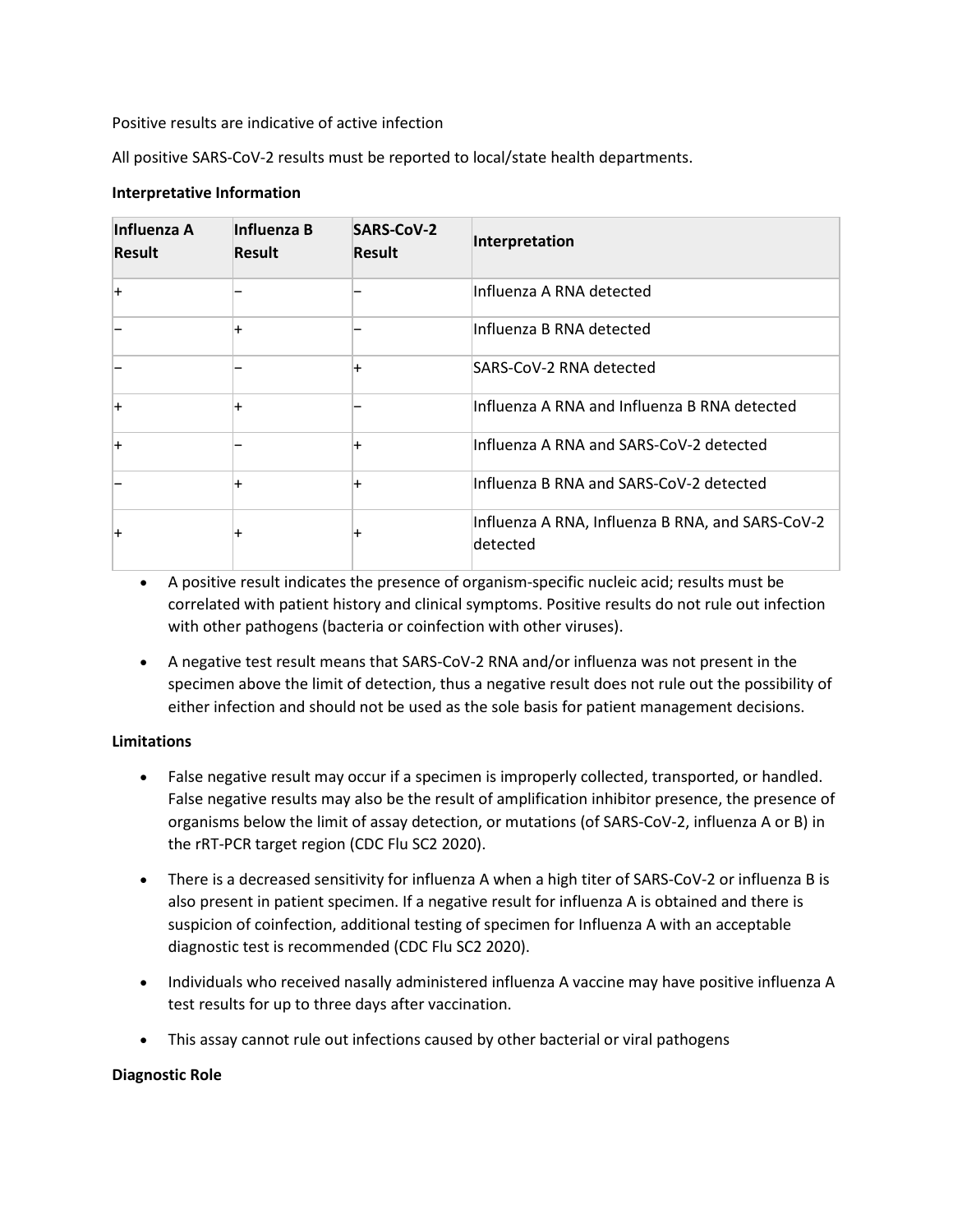Similar to COVID-19 illness (and other respiratory infections caused by various pathogens), the most common symptoms of influenza are fever, cough, shortness of breath, fatigue, headache, myalgia, and arthralgia. Because treatment is available for some viral infections it is important to identify the correct pathogen and also investigate possible coinfection - which has been noted in some COVID-19 patients (Ding 2020; Kim 2020).

#### **Laboratory/Diagnostic Pearls**

Childen tend to shed the influenza viruses (A and B) in larger amounts and for longer periods of time than adults (CDC Flu SC2 2020).

#### **Additional Information**

See [Guidelines for submitting specimens to CDC](https://www.cdc.gov/coronavirus/2019-ncov/downloads/COVID-19-Specimen-Submission-Guidance.pdf) for laboratory testing for SARS-CoV-2.

For more information, interim guidance has been issued by the United States [CDC](https://www.cdc.gov/coronavirus/2019-ncov/index.html) and the [World Health](https://www.who.int/emergencies/diseases/novel-coronavirus-2019)  [Organization.](https://www.who.int/emergencies/diseases/novel-coronavirus-2019)

See: [Flu Symptoms and Diagnosis](https://www.cdc.gov/flu/symptoms/index.html)

See: [Guidance for Healthcare Workers about COVID-19 \(SARS-CoV-2\) Testing](https://www.cdc.gov/coronavirus/2019-ncov/hcp/testing.html)

See: [Interim Guidelines for Collecting and Handling of Clinical Specimens for COVID-19 Testing](https://www.cdc.gov/coronavirus/2019-nCoV/lab/guidelines-clinical-specimens.html)

See: [Information for Laboratories](https://www.cdc.gov/coronavirus/2019-ncov/lab/index.html?CDC_AA_refVal=https%3A%2F%2Fwww.cdc.gov%2Fcoronavirus%2F2019-ncov%2Fguidance-laboratories.html)

See: [Interim Laboratory Biosafety Guidelines for Handling and Processing Specimens Associated with](https://www.cdc.gov/coronavirus/2019-ncov/lab/lab-biosafety-guidelines.html?CDC_AA_refVal=https%3A%2F%2Fwww.cdc.gov%2Fcoronavirus%2F2019-ncov%2Flab-biosafety-guidelines.html)  [Coronavirus Disease 2019 \(COVID-19\)](https://www.cdc.gov/coronavirus/2019-ncov/lab/lab-biosafety-guidelines.html?CDC_AA_refVal=https%3A%2F%2Fwww.cdc.gov%2Fcoronavirus%2F2019-ncov%2Flab-biosafety-guidelines.html)

See: FDA [Emergency Use Authorizations](https://www.fda.gov/emergency-preparedness-and-response/mcm-legal-regulatory-and-policy-framework/emergency-use-authorization)

#### **Index Terms**

COVID-19, Influenza PCR; Flu SC2; Influenza A PCR; Influenza B PCR; SARS-CoV-2, Influenza PCR

#### **Applies to**

Pandemic; Person Under Investigation (PUI); Pneumonia of Unknown Etiology; Seasonal Influenza

#### **References**

Centers for Disease Control and Prevention (CDC). CDC Influenza SARS-CoV-2 (Flu SC2) Multiplex Assay. [product information]. Atlanta, Georgia: CDC; July 2020.

Centers for Disease Control and Prevention (CDC). CDC Tests for 2019 nCoV. [https://www.cdc.gov/coronavirus/2019-ncov/about/testing.html.](https://www.cdc.gov/coronavirus/2019-ncov/about/testing.html) Updated August 5, 2020. Accessed September 21, 2020.

Centers for Disease Control and Prevention (CDC). Coronavirus Disease 2019 (COVID-19). Overview of Testing for SARS-CoV-2. [https://www.cdc.gov/coronavirus/2019-nCoV/hcp/clinical-criteria.html.](https://www.cdc.gov/coronavirus/2019-ncov/hcp/testing-overview.html) Updated September 18, 2020. Accessed September 21, 2020.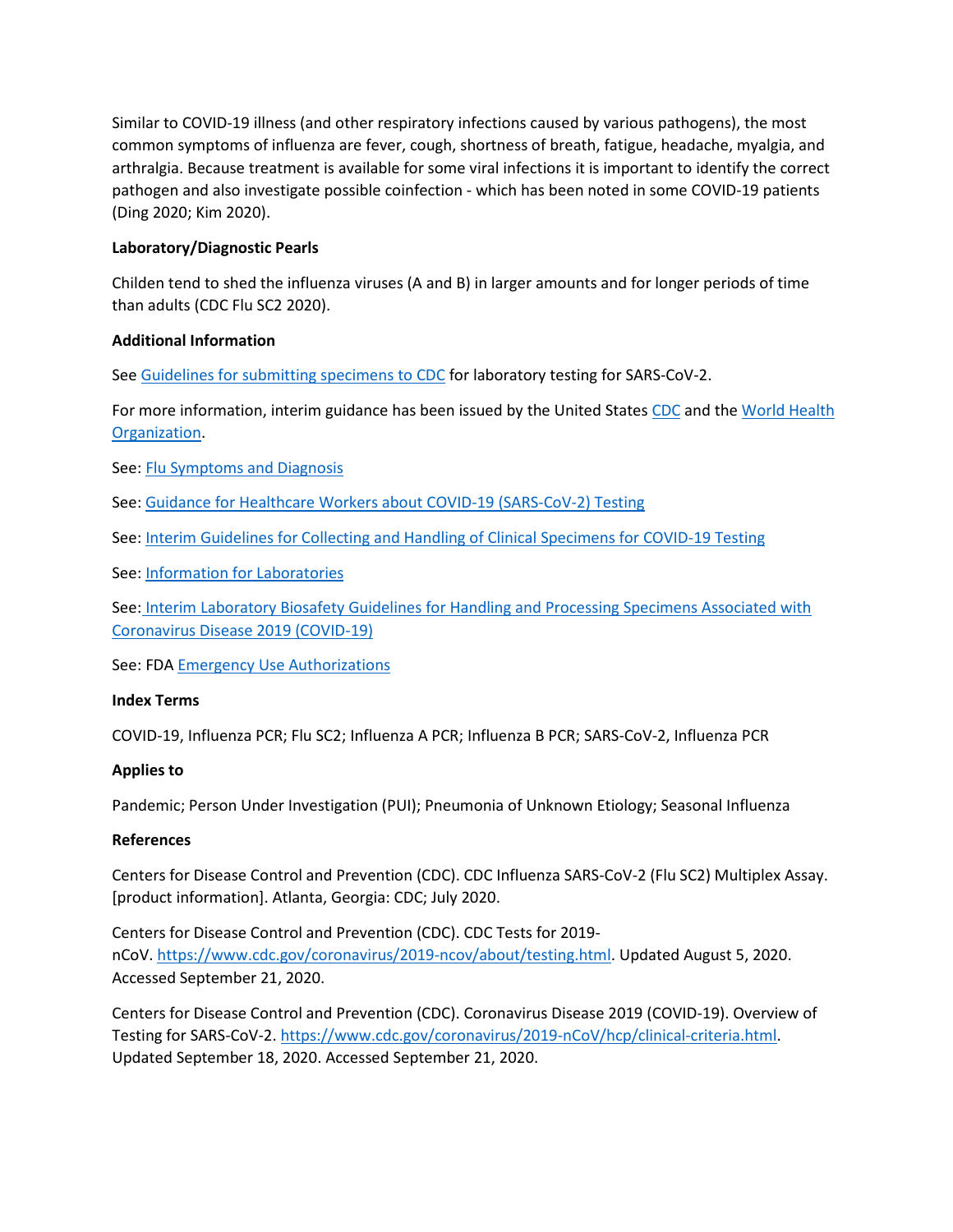Centers for Disease Control and Prevention (CDC). COVID-19 Pandemic Planning Scenarios. [https://www.cdc.gov/coronavirus/2019-ncov/hcp/planning-scenarios.html.](https://www.cdc.gov/coronavirus/2019-ncov/hcp/planning-scenarios.html) Updated March 19, 2021. Accessed March 23 2021.

Centers for Disease Control and Prevention (CDC). COVID-19. Scientific Brief: SARS-CoV-2 Transmission. [https://www.cdc.gov/coronavirus/2019-ncov/science/science-briefs/sars-cov-2](https://www.cdc.gov/coronavirus/2019-ncov/science/science-briefs/sars-cov-2-transmission.html) [transmission.html.](https://www.cdc.gov/coronavirus/2019-ncov/science/science-briefs/sars-cov-2-transmission.html) Updated May 7, 2021. Accessed July 30, 2021.

Centers for Disease Control and Prevention (CDC). Interim Guidelines for Collecting and Handling of Clinical Specimens for COVID-19 Testing. [https://www.cdc.gov/coronavirus/2019-nCoV/lab/guidelines](https://www.cdc.gov/coronavirus/2019-nCoV/lab/guidelines-clinical-specimens.html)[clinical-specimens.html.](https://www.cdc.gov/coronavirus/2019-nCoV/lab/guidelines-clinical-specimens.html) Updated February 26, 2021. Accessed September 15, 2021.

Ding Q, Lu P, Fan Y, Xia Y, Liu M. The clinical characteristics of pneumonia patients coinfected with 2019 novel coronavirus and influenza virus in Wuhan, China [published online March 20, 2020]. *J Med Virol*[.\[PubMed 32196707\]](https://www.ncbi.nlm.nih.gov/entrez/query.fcgi?cmd=Retrieve&db=pubmed&dopt=Abstract&list_uids=32196707)

Kim D, Quinn J, Pinsky B, Shah NH, Brown I. Rates of Co-infection Between SARS-CoV-2 and Other Respiratory Pathogens [published online April 15, 2020]. *JAMA.*[\[PubMed 32293646\]](https://www.ncbi.nlm.nih.gov/entrez/query.fcgi?cmd=Retrieve&db=pubmed&dopt=Abstract&list_uids=32293646)

Konala VM, Adapa S, Gayam V, et al. Co-infection with Influenza A and COVID-19. *Eur J Case Rep Intern Med*. 2020;7(5):001656. Published 2020 Apr 20. doi:10.12890/2020\_00165[6\[PubMed 32399452\]](https://www.ncbi.nlm.nih.gov/entrez/query.fcgi?cmd=Retrieve&db=pubmed&dopt=Abstract&list_uids=32399452)

Li Q, Guan X, Wu P, et al. Early Transmission Dynamics in Wuhan, China, of Novel Coronavirus-Infected Pneumonia [published online January 29, 2020]. *N Engl J Med*[.\[PubMed 31995857\]](https://www.ncbi.nlm.nih.gov/entrez/query.fcgi?cmd=Retrieve&db=pubmed&dopt=Abstract&list_uids=31995857)

US Food & Drug Administration (FDA). Beware of Fraudulent Coronavirus Tests, vaccines and Treatments. [https://www.fda.gov/consumers/consumer-updates/beware-fraudulent-coronavirus-tests](https://www.fda.gov/consumers/consumer-updates/beware-fraudulent-coronavirus-tests-vaccines-and-treatments?utm_campaign=FDA%20MedWatch%20-%20Fraudulent%20Coronavirus%20Tests%2C%20Vaccines%20and%20Treatments&utm_medium=email&utm_source=Eloqua)[vaccines-and-treatments?utm\\_campaign=FDA%20MedWatch%20-](https://www.fda.gov/consumers/consumer-updates/beware-fraudulent-coronavirus-tests-vaccines-and-treatments?utm_campaign=FDA%20MedWatch%20-%20Fraudulent%20Coronavirus%20Tests%2C%20Vaccines%20and%20Treatments&utm_medium=email&utm_source=Eloqua) [%20Fraudulent%20Coronavirus%20Tests%2C%20Vaccines%20and%20Treatments&utm\\_medium=email](https://www.fda.gov/consumers/consumer-updates/beware-fraudulent-coronavirus-tests-vaccines-and-treatments?utm_campaign=FDA%20MedWatch%20-%20Fraudulent%20Coronavirus%20Tests%2C%20Vaccines%20and%20Treatments&utm_medium=email&utm_source=Eloqua) [&utm\\_source=Eloqua.](https://www.fda.gov/consumers/consumer-updates/beware-fraudulent-coronavirus-tests-vaccines-and-treatments?utm_campaign=FDA%20MedWatch%20-%20Fraudulent%20Coronavirus%20Tests%2C%20Vaccines%20and%20Treatments&utm_medium=email&utm_source=Eloqua) Current March 1, 2021. Accessed July 19, 2021.

US Food & Drug Administration (FDA). [Exact Sciences COVID-Flu Multiplex Assay](https://www.fda.gov/media/150558/download) [Emergency Use Authorization Letter]. Published July 1, 2021. Accessed July 19, 2021.

US Food & Drug Administration (FDA). Potential for False Results with Roche Molecular Systems, Inc. cobas SARS-CoV-2 & Influenza Test for use on cobas Liat System-Letter to Clinical Laboratory Staff, Pointof-Care Facility Staff, and Health Care Providers. [https://www.fda.gov/medical-devices/letters-health](https://www.fda.gov/medical-devices/letters-health-care-providers/potential-false-results-roche-molecular-systems-inc-cobas-sars-cov-2-influenza-test-use-cobas-liat)[care-providers/potential-false-results-roche-molecular-systems-inc-cobas-sars-cov-2-influenza-test-use](https://www.fda.gov/medical-devices/letters-health-care-providers/potential-false-results-roche-molecular-systems-inc-cobas-sars-cov-2-influenza-test-use-cobas-liat)[cobas-liat.](https://www.fda.gov/medical-devices/letters-health-care-providers/potential-false-results-roche-molecular-systems-inc-cobas-sars-cov-2-influenza-test-use-cobas-liat) Accessed March 15, 2021.

US Food & Drug Administration (FDA). [Quest Diagnostics RC COVID-19 +Flu RT-PCR](https://www.fda.gov/media/144180/download) [Emergency Use Authorization Letter]. Published December 4, 2020. Accessed January 5, 2021.

World Health Organization (WHO). Coronavirus disease 2019 (COVID-19). Situation reports. [https://www.who.int/emergencies/diseases/novel-coronavirus-2019/situation-reports/.](https://www.who.int/emergencies/diseases/novel-coronavirus-2019/situation-reports/) Updated March 21, 2022. Accessed March 22, 2022.

World Health Organization (WHO). Q&A on coronavirus (COVID-19). WHO Newsroom. [https://www.who.int/news-room/q-a-detail/q-a-coronaviruses.](https://www.who.int/news-room/q-a-detail/q-a-coronaviruses) Published February 23, 2020. Accessed March 4, 2020.